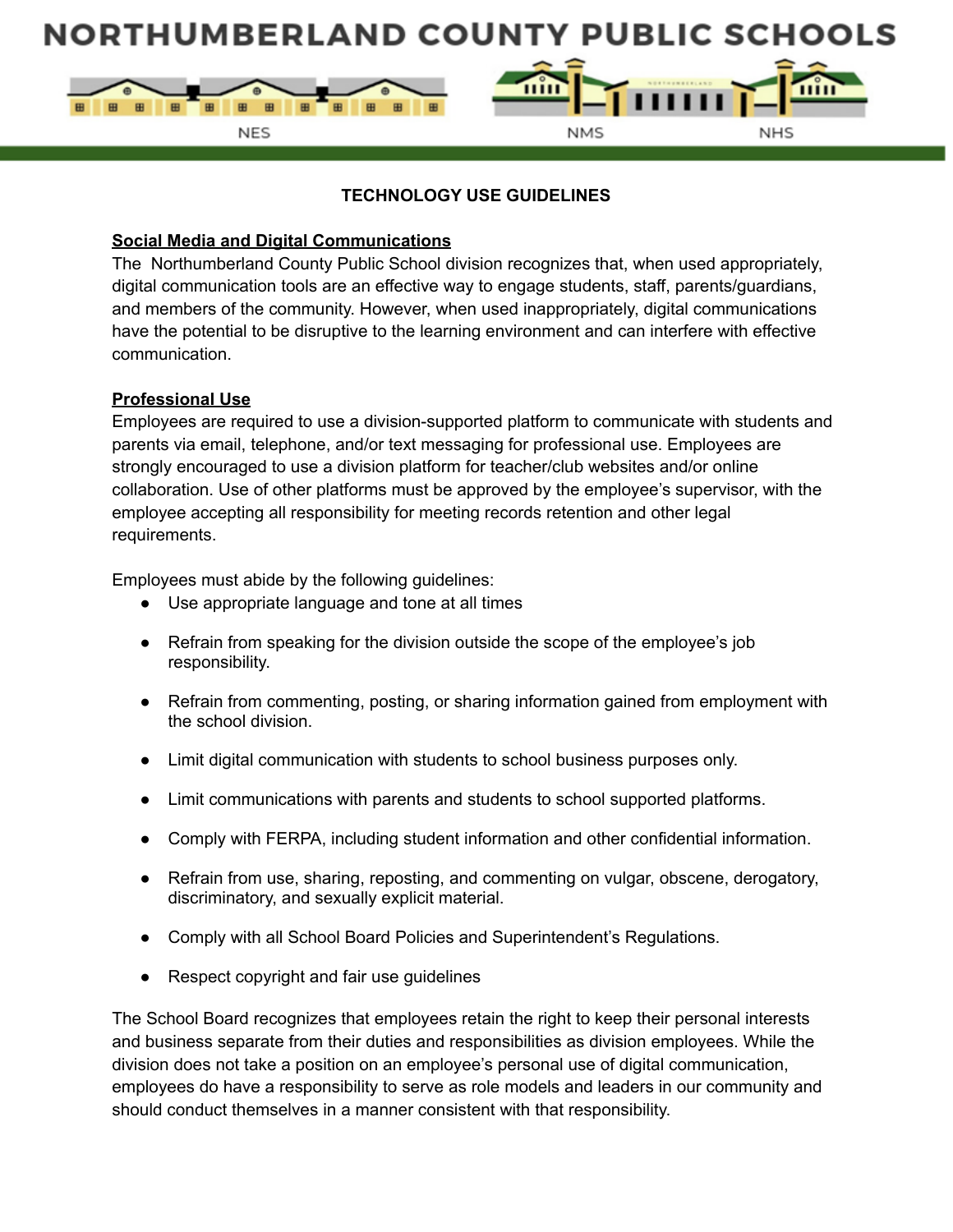

Employees are expected to adhere to the following guidelines:

- Personal use must not interfere with job duties or otherwise be disruptive to the school environment or its operation.
- Employees should not communicate with students and/or families regarding information pertaining to their employment with the division that could be considered sensitive, confidential, or copyrighted, to which they have access because of their position with the division.
- Employees should not attempt to serve as a source of information on subjects outside the scope of the employee's job responsibility, but may refer individuals to the appropriate department or online source for information.
- Employees should use caution when posting any comment and/or images that may reflect negatively on the employee's professional image and/or the division thereby creating a substantial disruption and/or interference with the Division's effective and efficient operations.
- Employees may not utilize digital communications in a manner which would violate the division's policies on privacy, confidentiality, harassment, and retaliation.

Additional information regarding employee use of social media and digital communication is found in Policy GAD and Superintendent's Regulation GAD.

#### **Network Services/Internet Acceptable Use Policy/Division-Issued Devices**

Use of the Northumberland County Public School (NCPS) computer system, including the internet, is governed by policy.

Use of network services and the internet is a privilege, not a right. There is no right of privacy nor an expectation of privacy for any activities conducted on any division computer system or network, including but not limited to email or content sent, received and/or stored on any division system. This includes non-NCPS provided devices while connected to NCPS networks or computer resources. Division officials reserve the right to monitor and record all user activity. Should there be any evidence of violation of the Acceptable Computer System Use Policy (, or any School Board Policy or regulation, or any local, state or federal law, Information Technology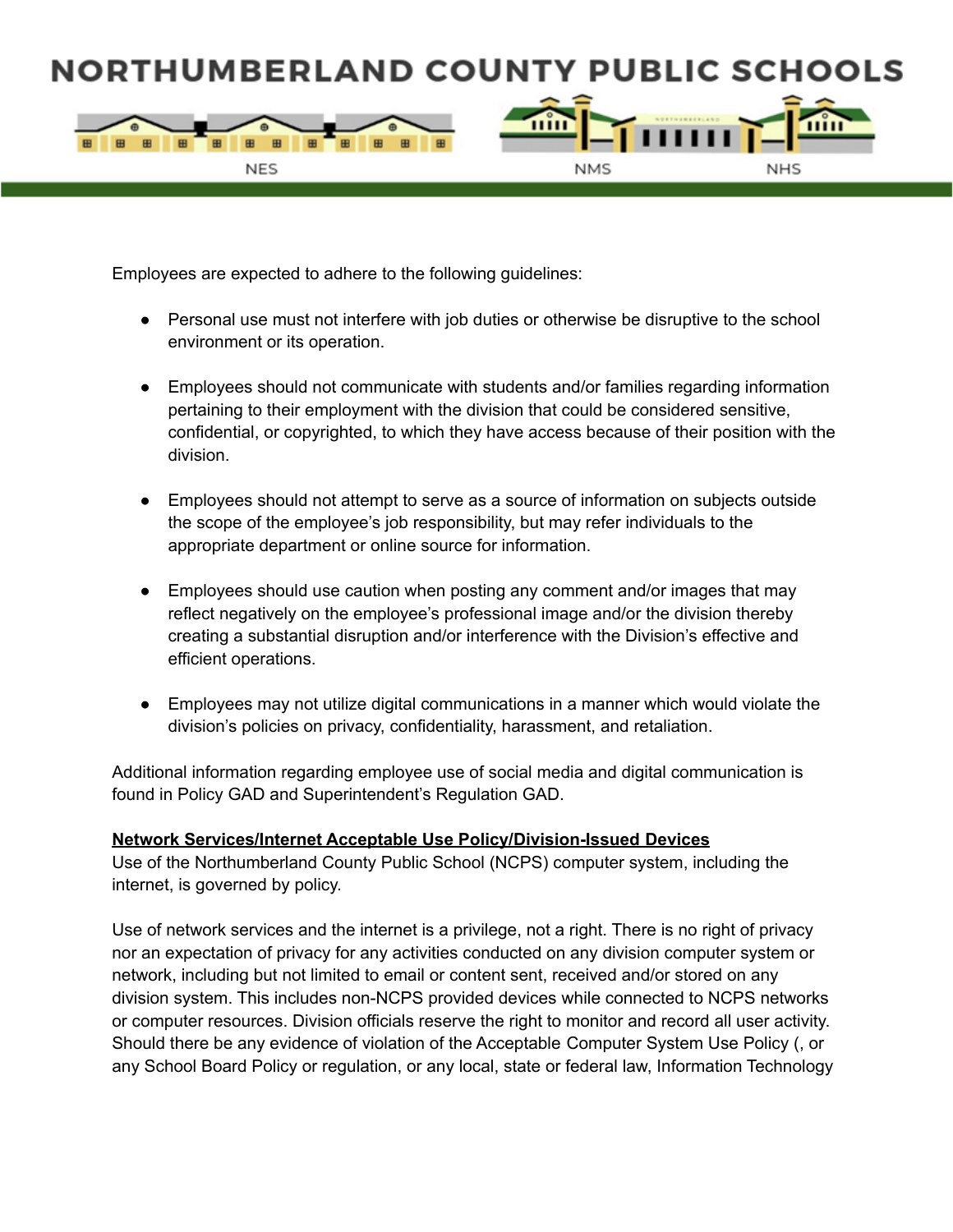

staff will provide such evidence to division administrators or to law enforcement officials, as appropriate, for disciplinary action and/or criminal prosecution.

NCPS utilizes the 1:1 program to deliver instruction to our students. The purpose of the 1:1 program is to promote the effective use of technology and improve learning outcomes for all students and teachers. NCPS designed this program to enhance student-learning experiences both inside and outside of our schools with a consistent delivery of high-quality educational experiences for all students and teachers.

#### **Network Services User Responsibilities**

- It is the responsibility of all NCPS Staff to keep their network account credentials secure. Staff will not share network account credentials with anyone including, but not limited to, a substitute employee, student teacher, or student. Staff may share their network password with Information Technology staff to facilitate the resolution of technical problems. In such cases, staff should immediately upon resolution contact the NCPS Help Desk for assistance in resetting the password.
- Staff will maintain the privacy and security of passwords and accounts at all times. Reset your password immediately if you believe that it has been compromised.
- Staff will not attempt to learn another user's password, access another user's account or impersonate another user on the network.
- Staff will not use the password used for their NCPS network account for any other account including, but not limited to, banking, shopping, social media, other email services, instructional websites/resources, etc.
- Staff will respect the property of others. Staff will not access, modify or delete any network files, documents, applications or data files belonging to others.
- Staff will utilize proper network and email etiquette. Harassment, discriminatory remarks, hate mail and threats, obscene or vulgar language, and conduct prohibited by School Board Policy, federal or state law are prohibited in email or other electronic communications. Use school email for educational purposes only and remember all emails are archived by the division and may be reviewed.
- Staff will properly use and care for all hardware and ancillary computer and network equipment available for use at any division site.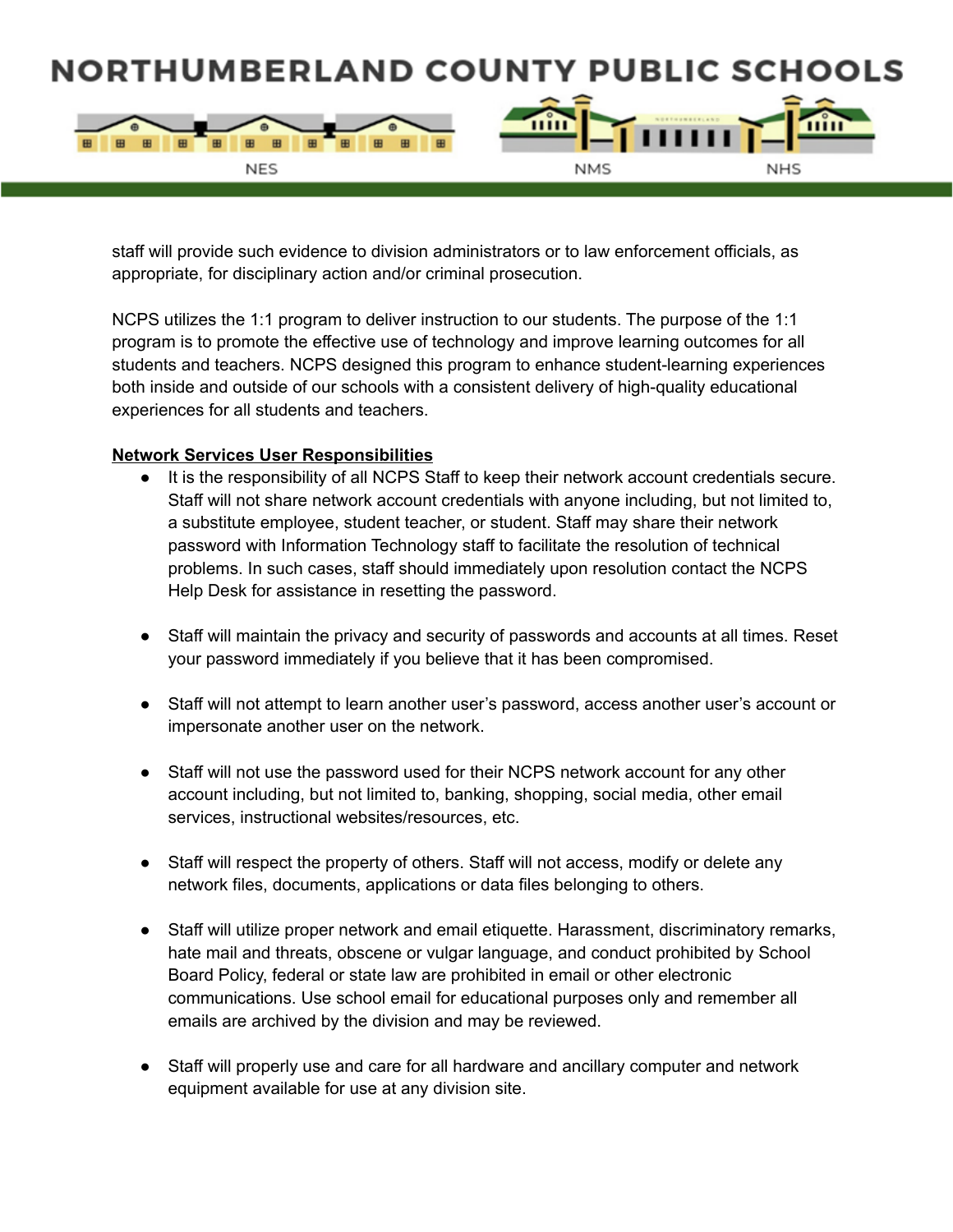

- Staff will be responsible for all content associated with the employee's network account and will ensure there is no inappropriate content, files or emails stored on the network.
- Personal software may not be installed on any division hardware.
- Users will adhere to the Copyright Act of 1976 and the Fair Use provisions as related to education.
- Any staff member who gains access to inappropriate or undesirable internet content, becomes aware of a network or hardware security problem, or copyright or fair use infringement will immediately notify the Department of Educational Technology.
- Staff who engage with the public via digital communication or social media will comply with all policies and regulations regarding such communications and:
	- Refrain from commenting on behalf of the division outside the scope of the employee's job responsibility.
	- Use appropriate language and tone at all times.
	- Limit digital communication with students to school-related purposes (except for employee-student relatives).
	- Respect copyright and fair use guidelines.
	- Comply with all School Board Policies and Superintendent's Regulations.
	- Comply with FERPA.

Violation of the Acceptable Computer System Use Policy will result in disciplinary action including suspension of network privileges and possible termination of employment.

NCPS takes precautions to restrict access to undesirable or inappropriate content using firewalls and filtering applications and other security measures. Despite these efforts, division staff responsible for students will monitor all student computer/internet activity in classrooms, labs, libraries and any location students have computer/internet access and will pursue appropriate disciplinary actions based on the Student Code of Conduct or for any violations of the Student AUP.

NCPS makes no warranties of any kind, expressed or implied, for the network services it provides. NCPS is not responsible for any damages users may incur, including loss of data due to delays, nondeliveries, misdeliveries, equipment failures or service interruptions. Due to the vast, diverse, unmanaged character of the internet, NCPS will not be responsible for the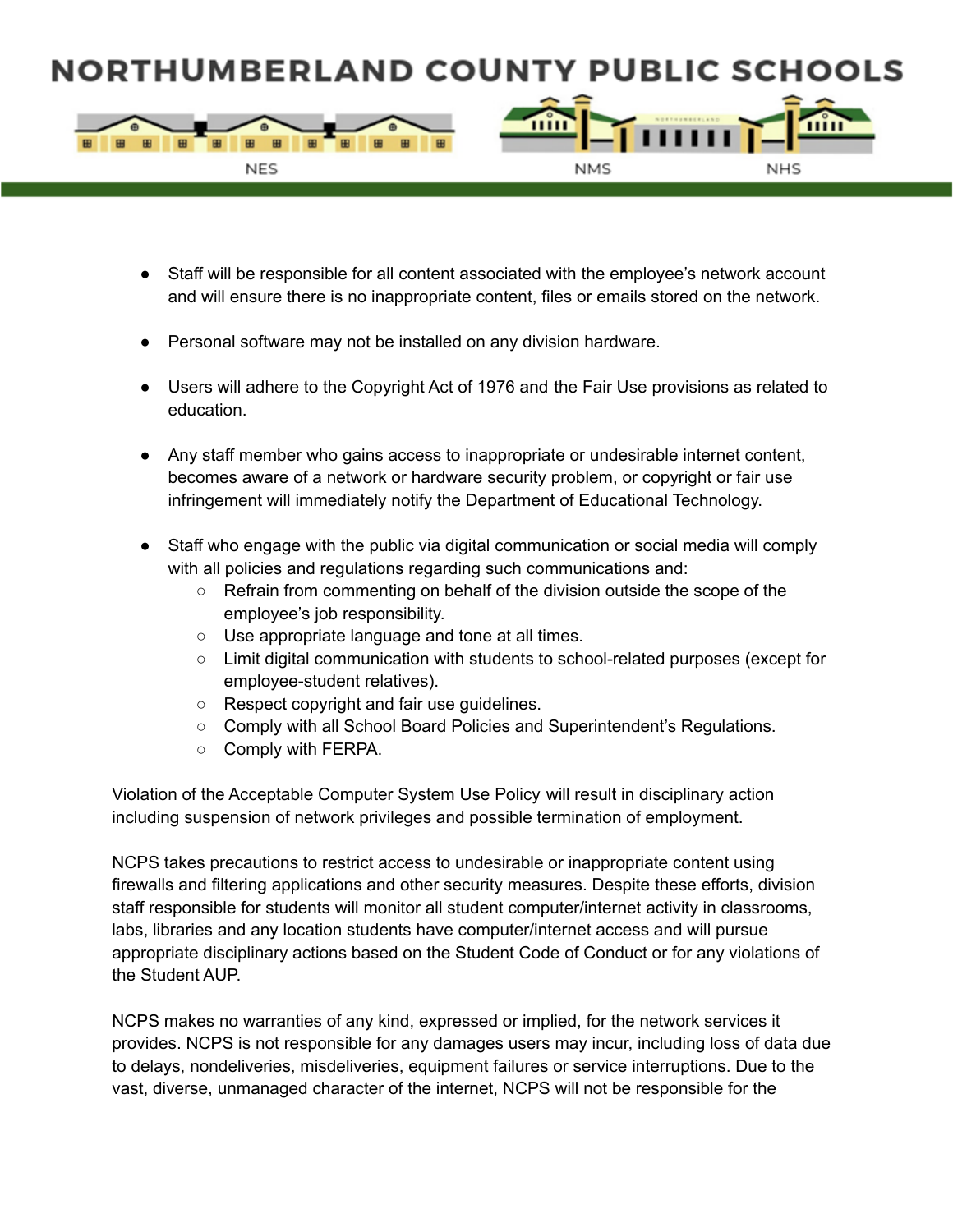

accuracy, nature or quality of information gathered from the internet. NCPS is not responsible for personal property used to access division hardware or networks or the internet or for any financial obligations resulting from the internet access provided by the division.

Internet safety refers to the best practices and precautions users should observe to ensure personal safety and the safety of networks, personal information and devices, such as:

- Safe practices online to protect personal safety
- Safe practices online to limit security risks to private information and property
- Safe practices online to protect personal and school division networks and information

Employees are expected to follow all copyright laws. Piracy of software, music, movies, etc. is not tolerated. Duplication and/or distribution of materials for educational purposes is permitted when such duplication and/or distribution would fall within the Fair Use Doctrine of the United States Copyright Law (Title 17, USC).

#### **Network Services User Privileges**

- Staff will have access to division-provided technology, including but not limited to computers, communication services, and the internet, for the purpose of conducting School Board business.
- Staff may access information from outside resources via the internet that facilitates or supports the business needs as well as learning and educational activities.
- Staff may download and transfer data files necessary and approved for business needs and instructional purposes over the network provided that such activity does not violate copyright or other laws, no fees are incurred, and/or no freeware, shareware, games or other executable files are placed on network stores.
- Staff may use division-provided technology for personal use under the following conditions:
	- Use cannot interfere with School Board business.
	- Use cannot generate any cost to the division.
	- Use cannot generate personal financial gain for the employee.

#### **Network Services Use Restrictions**

● Use will be for legal purposes only, division-provided technology may not be used to send, receive, create, view or download illegal material. Transmission of any material in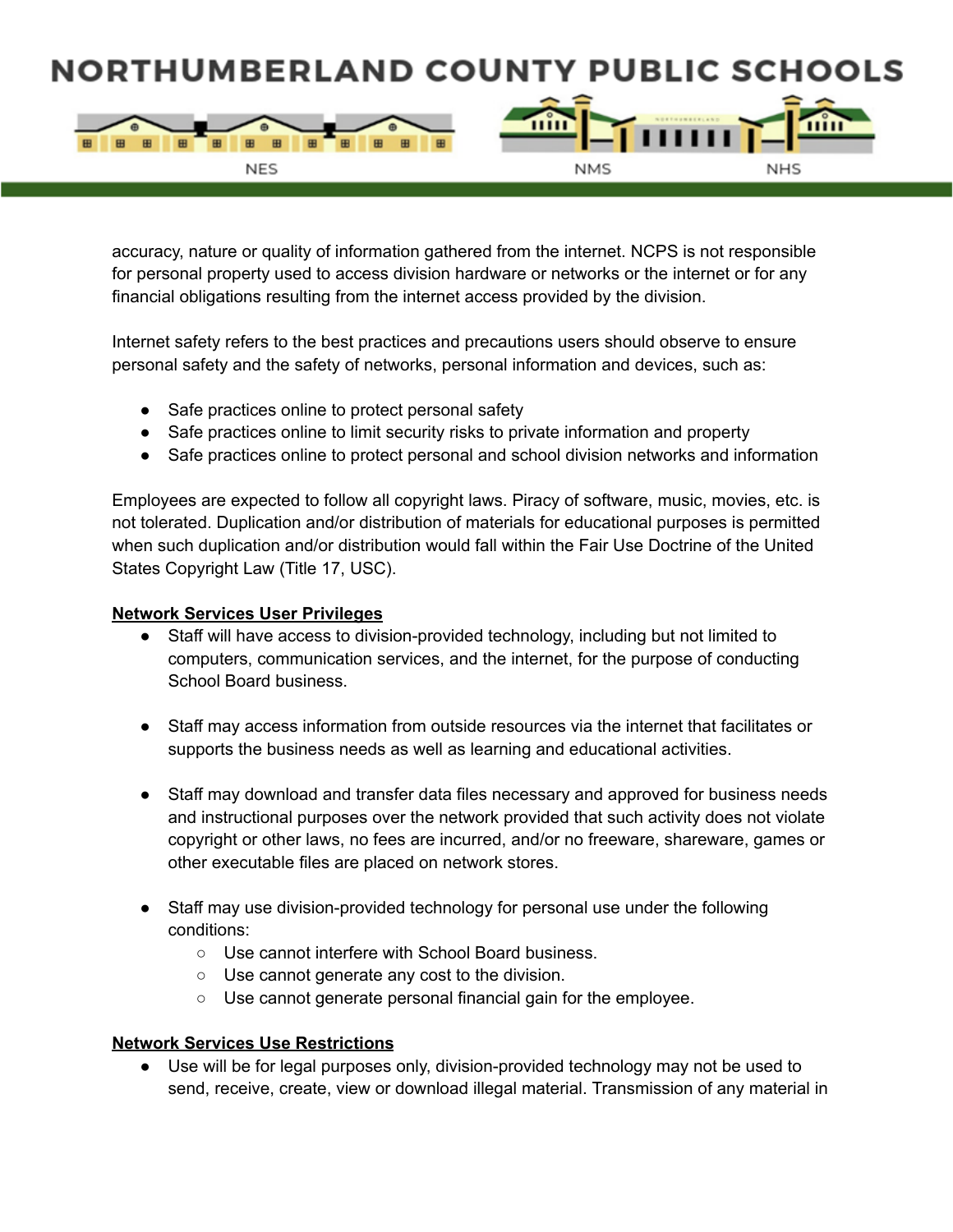

violation of federal or state regulation is prohibited and will be dealt with according to criminal statutes.

● Use will not disrupt or obstruct the division's computing environment. Examples include the intentional or inadvertent installation/download of malicious software (malware) whether the employee knows or should have known an action could disrupt the computing environment.

#### **Cyberbullying**

Cyberbullying is a form of bullying that includes, but is not limited to, using information and communication technologies, such as email, cell phone, text message, instant messaging, defamatory websites or polling sites, to support deliberate, hostile behavior intended to harm others. Cyberbullying using the NCPS network, NCPS instructional resources, NCPS computers or other wireless communication devices on school grounds, on school property or at school-related activities will result in disciplinary action.

Cyberbullying that occurs off school grounds and/or does not include the use of NCPS network or computers may also result in disciplinary action if it causes or is likely to cause a substantial disruption to the school and/or learning environment or violate the rights of students, staff, or teachers.

Employees should report acts of cyberbullying to their administrator immediately, and preserve all evidence of the cyberbullying. Additional options include: [https://www.anonymousalerts.com/northumberlandcou](https://www.anonymousalerts.com/northumberlandcountypublicschools/default.aspx) [ntypublicschools/default.aspx](https://www.anonymousalerts.com/northumberlandcountypublicschools/default.aspx)

#### **How to protect Digital Footprint and Reputation**

#### **What to Do**

- Protect your reputation: Self-reflect before you self-reveal. What's funny or edgy today could cost you tomorrow.
- Assume everyone is watching: There's a huge, vast audience out there. If someone is your friend's friend, they have the potential to see everything.
- Choose wisely: Not all content is appropriate. Remember that voice, video and image capture applications may only be used for specific instructional purpose(s).
- Notify a building administrator if you or any student gain access to inappropriate or undesirable internet materials, become aware of a network or hardware security problem, copyright or fair use infringement or any internet safety issue.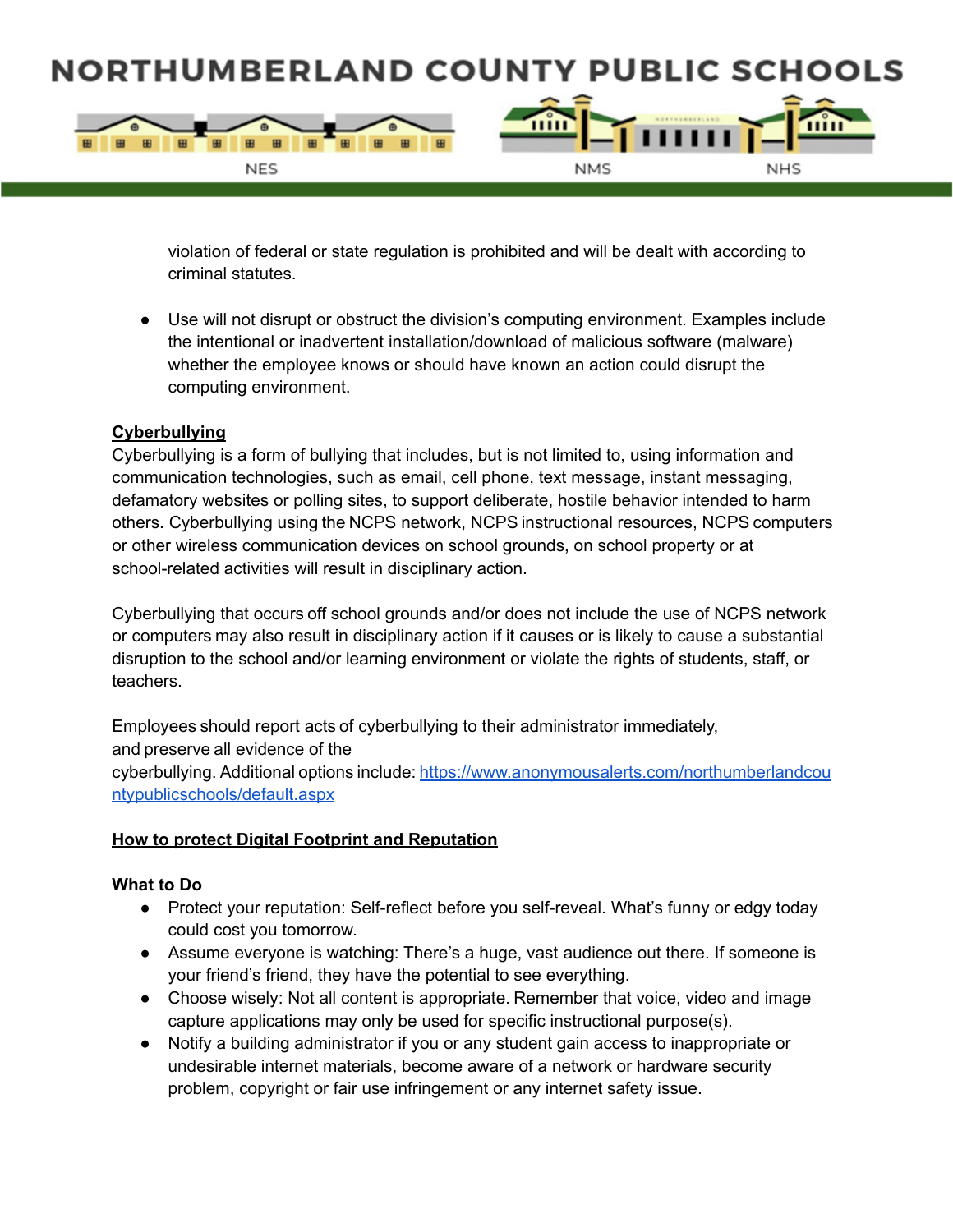

- Think about what you see online: Just because it's online doesn't make it true.
- Be smart, be safe: Not everyone is who they say they are online. Apply the Golden Rule: Treat others the way you want to be treated.

#### **What Not to Do**

- Do not hide: Using anonymity to cloak your actions doesn't turn you into a trustworthy, responsible human being.
- Do not assume content is private online: Anything you say or do can be copied, pasted and sent to millions of people without your permission.
- Do not create, send or publish material which compromises a person's right to privacy. Never take photos or record videos of staff or students, or publish these, without their prior knowledge and/or permission.
- Do not participate in any digital activity or conduct that is prohibited by Student Conduct Code, School Board policy or federal or state law.
- Do not create or distribute any materials or files with inappropriate content which might include, but is not limited to references to alcohol, tobacco, drugs and gangs; obscene language or nudity; bullying or harassment; discriminatory behavior.
- Do not use email for jokes, chain letters, advertising, individual profit or gain or for political activity.

#### **Division-Issued Devices**

- Do not remove the NCPS asset tag placed on any division device. If you notice an issue with the asset tag, notify the IT department immediately.
- Employees assume personal responsibility for all division-devices issued to them. It is important you know and understand the responsibilities employees accept when using division-issued devices. Although each device is checked out to an individual employee, NCPS owns each device.
- Employees are to use the devices ethically, legally and efficiently for learning.
- Employees who violate the rules are subject to disciplinary action. Do not leave your device unattended or unprotected in your vehicle or a public place. If you must leave it unattended in a vehicle, make sure it is out of sight and the vehicle is locked.
- Charge your device fully every night, so you are prepared to use it each day. Never place a division-issued device on the floor. Protect your device from external factors that may cause damage to occur. These external factors include, but are not limited to food and drink, extreme heat or cold, other individuals (students, family members, etc.) and pets.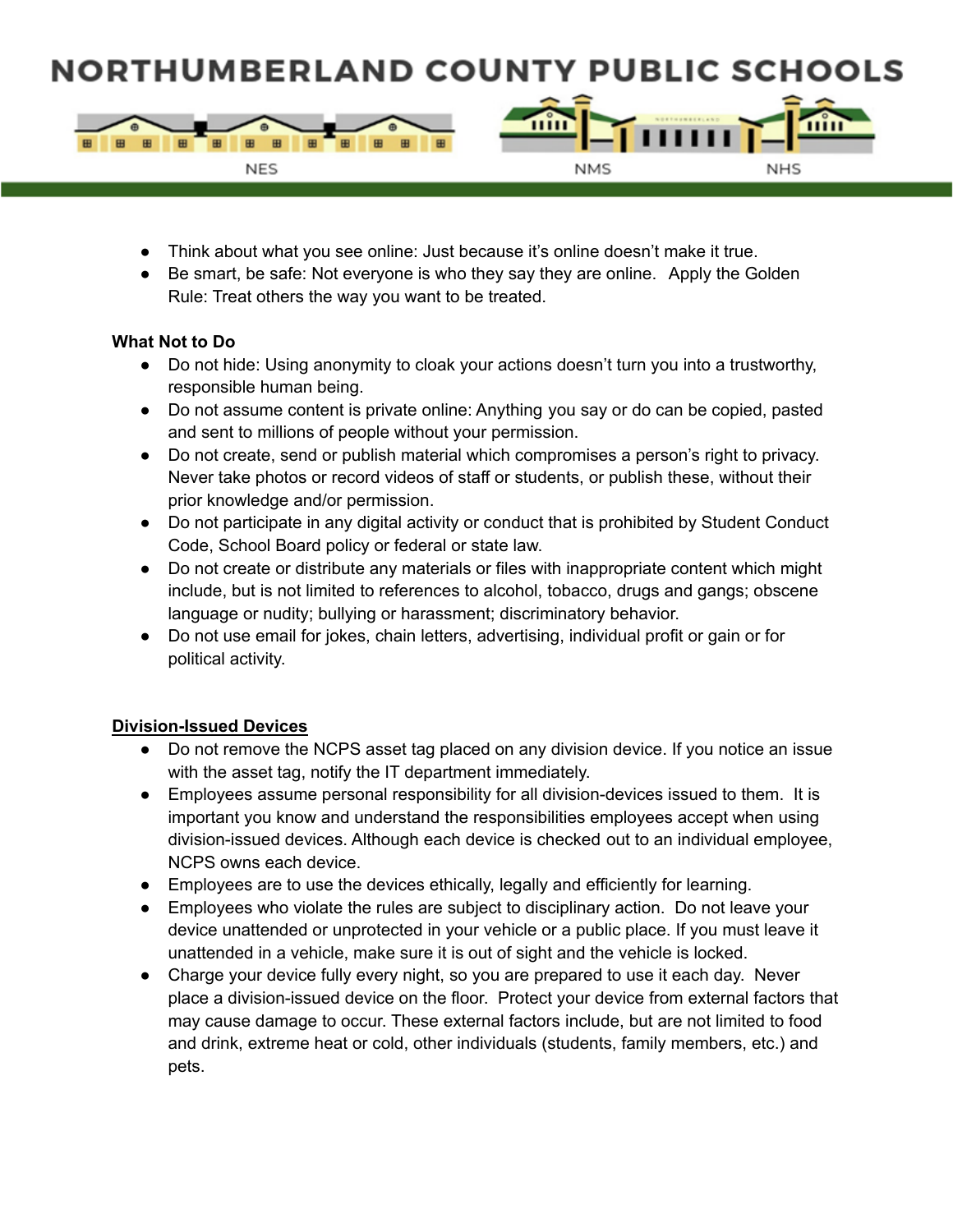

Do not carry your laptop by the screen/lid as this can damage the device. Use a dry soft cloth to clean the screen. Please do not spray any cleaning chemicals directly onto the screen.

Employees are explicitly prohibited from performing or attempting to perform the following actions:

- Use of unapproved third party AC adapters on any NCPS devices. Damage may result and you will be liable. If you desire a second AC adapter, please contact the Help Desk and we will provide the correct part information and quote if desired.
- Defacing division-issued equipment in any way. This includes, but is not limited to, marking, painting, drawing, or marring any surface of the devices. If employees carry the device in their own bag or sleeve, they may decorate that personal bag or sleeve in any school approved manner.
- Using permanent stickers or additional markings on the devices, cases, batteries, power cords and chargers.

### **District Provided Cell Phones**

- Cell phones are provided specifically to carry out official school district business when other means of communications are not readily available. These devices may not be used for routine personal communications.
- Personal use of school district-provided cell phones is limited to making or receiving calls for emergency and/or incidental purposes. Whenever possible, such calls should be made or received on school district or other public telephones.
- Employees issued a cell phone are responsible for its safekeeping at all times. Defective, lost or stolen cell phones are to be reported immediately to the superintendent who will in turn notify the service provider.
- Reckless or irresponsible use of school district equipment, resulting in loss or damage may result in the employee having to reimburse the school district for any associated costs of replacement or repair.
- Cell phones and any other school district issued communication equipment issued for employees are to be returned to the board secretary at the conclusion of the school year, activity or as otherwise specified or immediately upon request.
- If personal calls are made on a district-owned phone and the calls result in an additional plan charge to the district, the calls must be itemized and reimbursed to the district.